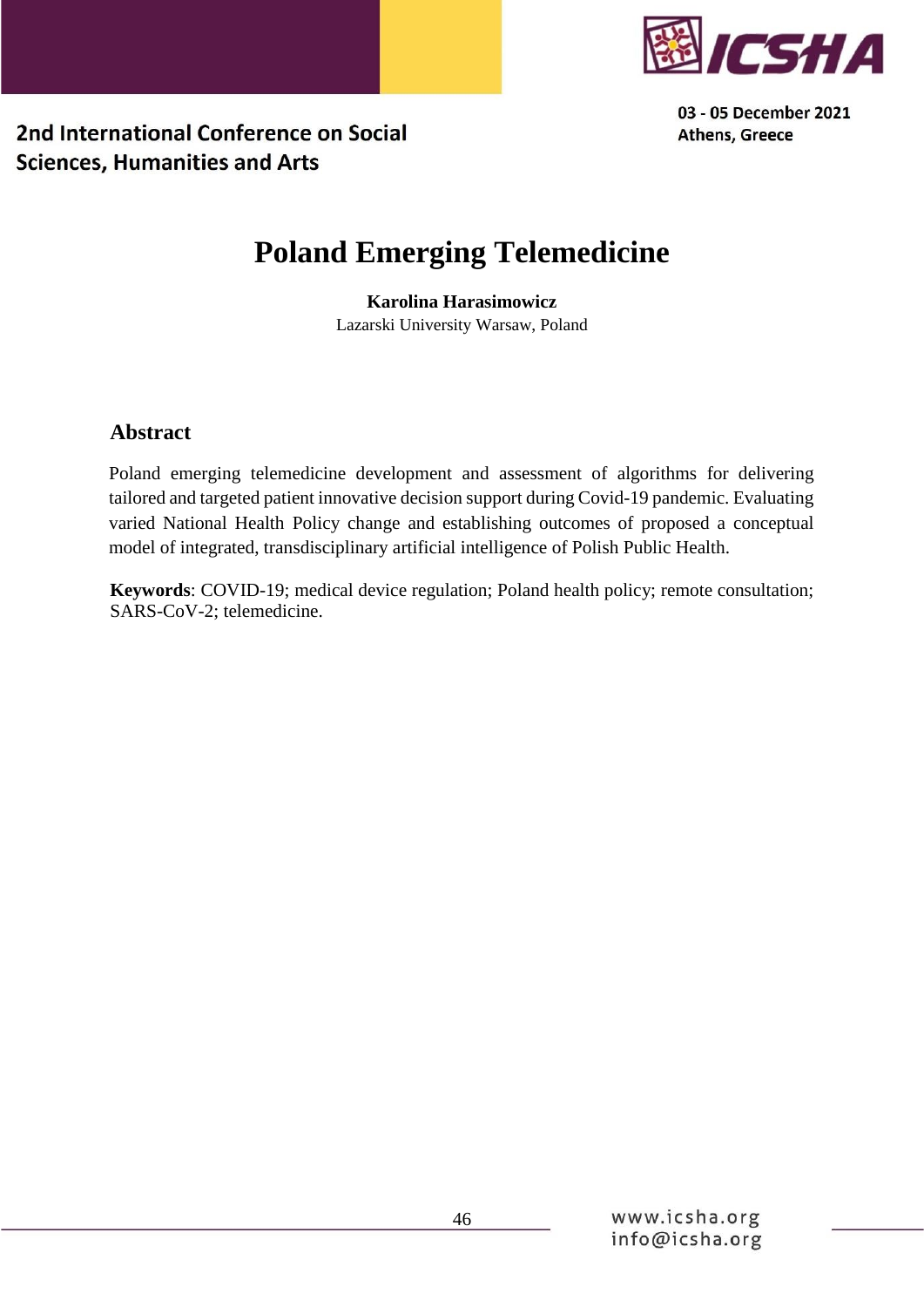

### 2nd International Conference on Social **Sciences. Humanities and Arts**

#### **1. Introduction**

Significant development has been seen in telemedicine over the last two decades, with the development of various terms such as mHealth and eHealth that describe healthcare delivery at a distance by utilising different telecommunication systems and devices (Glinkowski et al., 2018). The field has received considerable support from the European Commission. Telemedicine utilises medical information and swaps from one site to another through electronic communication to enhance patients' health status (Kańtoch and Kańtoch, 2020). It does not involve direct contact between the physician and the patient. Implementation and advancement of IT technologies in the medical field provide a chance to enhance the efficiency and quality of treatment and the functioning of the health care system as well as health care institution management (Smith et al., 2020). Poland has a long tradition of the idea of doing medical procedures from a distance through the application of communication technology. An example is the first clinical teleelectrocardiography conducted by professors Witold Lipinski and Marian Franke, which involved a wired transmission at about five hundred meters cubed (Glinkowski et al., 2018). It is believed that the use of technology has the potential to enhance public health and clinical care through various approaches such as facilitating medical education, improving access to health care, enhancing the service delivery quality, improving the effectiveness of primary care and public health interventions, and promoting research. The paper focuses on telemedicine development in Poland and its utilisation during the Covid-19 pandemic.

#### **2. Discussion**

Covid-19 has significantly affected various activities globally. A substantial factor that helps control and slow the virus transmission is a social distancing that reduces person-to-person contact (Kańtoch and Kańtoch, 2020). Other control measures put forward include quarantine, travel restriction and wearing of protective masks. However, people at a greater risk of getting infected with the disease, such as those with underlying diseases and the elderly, are required to receive daily care to ensure their health progress is monitored (Smith et al., 2020). Going for physical check-ups in hospitals exposes them to the risks of getting coronavirus. As a result, Poland has invented innovative and unique solutions to address the Covid-19 patients as well as other patients who require medical attention. Telemedicine reduces the contact between the patients and the physicians and reduces the need for patients to visit hospitals for check-ups (Glinkowski et al., 2018). The application of telemedicine also has the potential to control the disease, enhance the research of epidemiology, and manage the clinical cases.

The use of telemedicine is patient-centred and protects the patients, the healthcare providers and others. With the rapid technological evolution today, most families possess at least one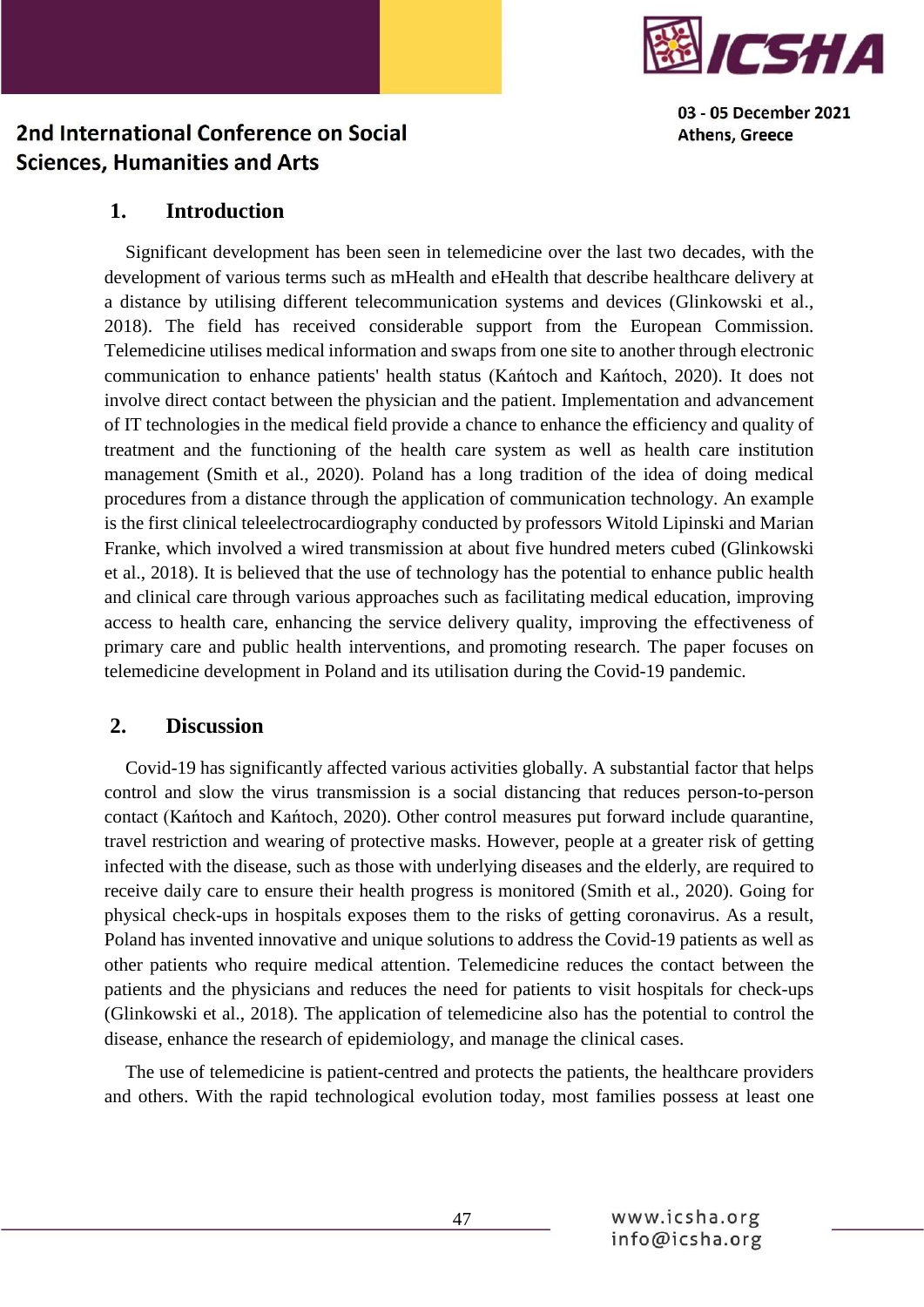

# 2nd International Conference on Social **Sciences. Humanities and Arts**

digital device, such as a smartphone, that allows audio and virtual communication between the healthcare provider and the patient (Smith et al., 2020). Television systems and video conferencing are also utilised to deliver medical care programmes to quarantined and hospitalised individuals to decrease the risk of exposure to employees and others. Telehealth has significant benefits, especially when handling non-emergency or routine care in health services that do not necessitate direct physician-patient interaction, like psychological services (Glinkowski et al., 2018). Additionally, the approach keeps people safe, including the health workers, patients and the general public and increases access to the caregivers. It shortens the duration and reduces the visits to the physician's office. This approach helps the doctors to monitor the patient's condition constantly in urgent cases, optimise the running cost of the medical office, accumulate detailed data during the disease, save the patients' and care givers' time, and increase the prestige of the facility.

Most of the individuals in Poland receive medical advice through the phone and believe that e-prescription would play a significant part during the pandemic. According to the statistics collected by Statista (2021), ninety per cent of the Poland population would consider using telemedicine services for E-prescription, seventy-seven per cent for telephone advice, seventyfour per cent for e-sick leave, sixty per cent for online pharmacies, thirty-eight per cent for video chat, forty per cent for mailing the doctor, and twenty-seven per cent for chats. So far, Poland has performed over 150000 examinations through telemedicine (Statista, 2021). Reports show that sixty per cent of polish patients are ready for the implementation of telemedicine solutions. The millennials have significantly been affected by the technology, which makes them open to telemedicine as a novel form of health service provision.

IT technologies such as Medicover and Polmed are used for teleconsultation and telemonitoring. Patients consult the online outpatients' clinics that provide assistance when the patient cannot visit a doctor for various reasons (Kańtoch and Kańtoch, 2020). The consultation can be done through audio calls, email, video conferencing, and chat, amongst others. Notably, the approach has helped significantly, especially now during the Covid-19 pandemic when individuals are required to stay at home to reduce the risk of being exposed to the infectious agent (Smith et al., 2020). Another example of telemedicine in Poland includes telediagnostics, where examination results done at one location are sent to a doctor in another location for diagnosis and interpretation.

#### **3. Health Policy**

Regulations mainly focus on implementations and standard-setting, which mainly concerns conditions of the delivery of health services to the patients, medical personnel training, service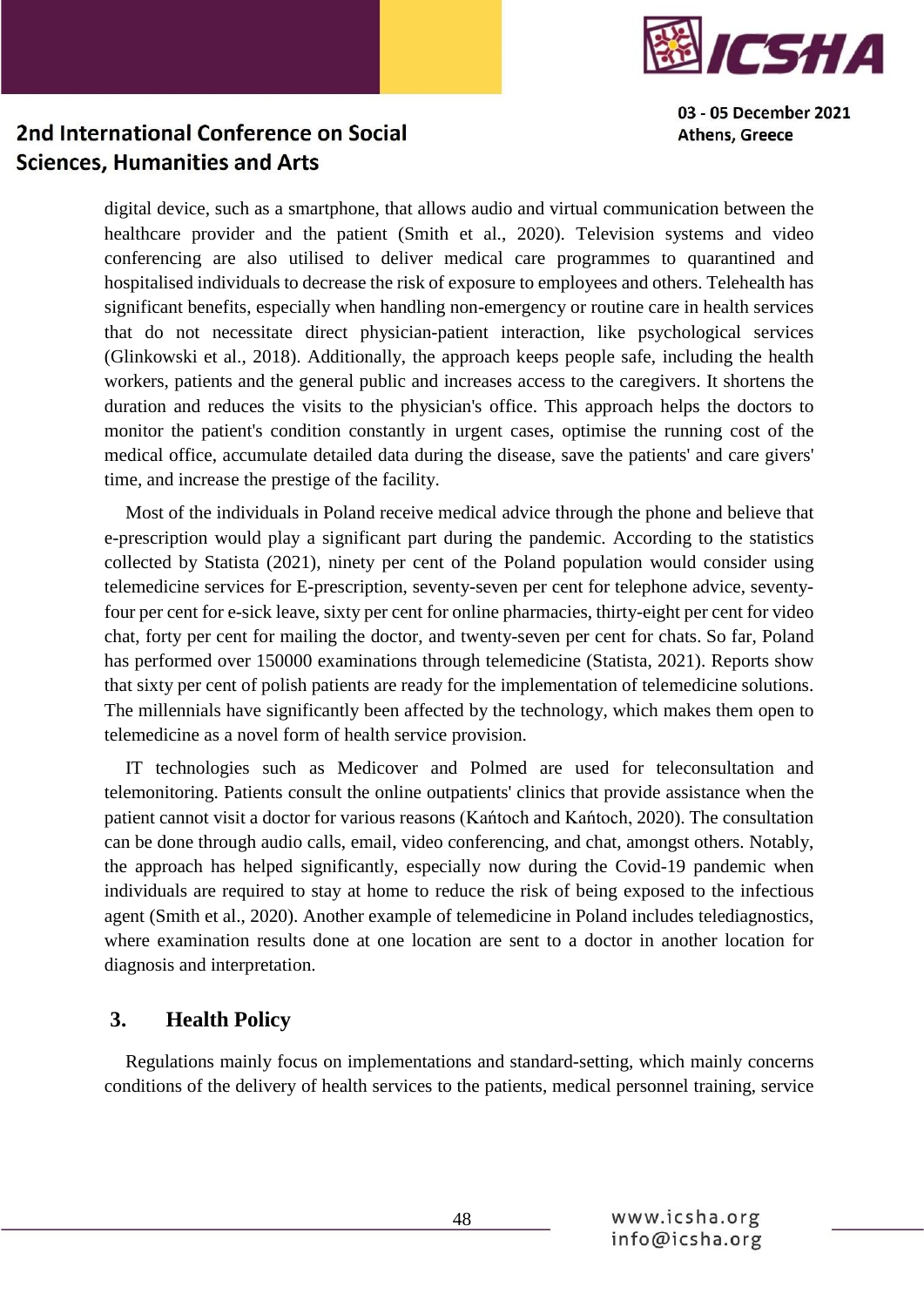

# 2nd International Conference on Social **Sciences. Humanities and Arts**

providers operation and ensuring the patients' rights are observed (Sowada et al., 2019). The Agency of Health Technology Assessment and Tariff System was established in 2005 in Poland and acts as an advisory body for the minister of health, especially in the regulation of technologies used in the medical field. Based on the Polish Act passed in 2010 concerning medical devices, the software is considered a medical device if the manufacturer intended it to be used for human beings for activities such as monitoring, diagnosis, treatment, prevention and alleviation of a disease (Kańtoch and Kańtoch, 2020). Telemedicine involves the use of the technology for the above-stated reasons; therefore, using it in Poland is in line with the health policy (Sowada et al., 2019). Other legal regulations include regulation 2016/679 put in place by the European Parliament and the twenty-seventh April 2016 Council on the natural person protection, in regards to the personal data processing and on the free movement of patients' data as well as repealing directive 95/46/EC which is the General Data Protection Regulation. The Electronically Supplied Service Act implemented in 2002 gives an obligation to the service provider associated with Electronically Supplied Service (ESS), the rules that exempt the service provider from any liability for ESS services. Telecommunication Law, implemented in 2004, gives regulations on the storage and access of the information in the telecommunication terminals equipment such as smartphones.

What is required is a discursive and impartial further examination of whether telemedicine is lawful and meets all medical requirements? This will allow to not only identify those features which tend to provoke the public health to support Telehealth but also unseen indictors such as the number of people at risk of harm, the identity of those at risk (a minority community, lack of internet, age related technological issues, insufficient equipment). Identifying these features and indicators is essential as it is only by identifying specific points of similarity between cases like this could analyse whether telemedicine has fulfilled these conditions to operate fully safely. This means we must not process the data in a way that is unduly detrimental, unexpected or misleading to the individuals concerned. Telehealth must operate on clear, open and honest principles to ensure people from the start about how they will use their personal data. Each public or private E-organisation should do this through the transparency (privacy) notice on the organisation's website and they should ensure patients do what they can within theirs remit in whichever way is required.

On other hand all adverse event, near miss or incidents that may occur during application of Telehealth supposed to be reported in national data base in accordance with national/local policies? What would identifies trends which may alert us to potential problems as well as it may be used for auditing purposes to aid organisational learning.

In conclusion, Poland has shown remarkable progress in the telemedicine field over the last years. Telecommunication plays a significant role in the medical field during the Covid-19